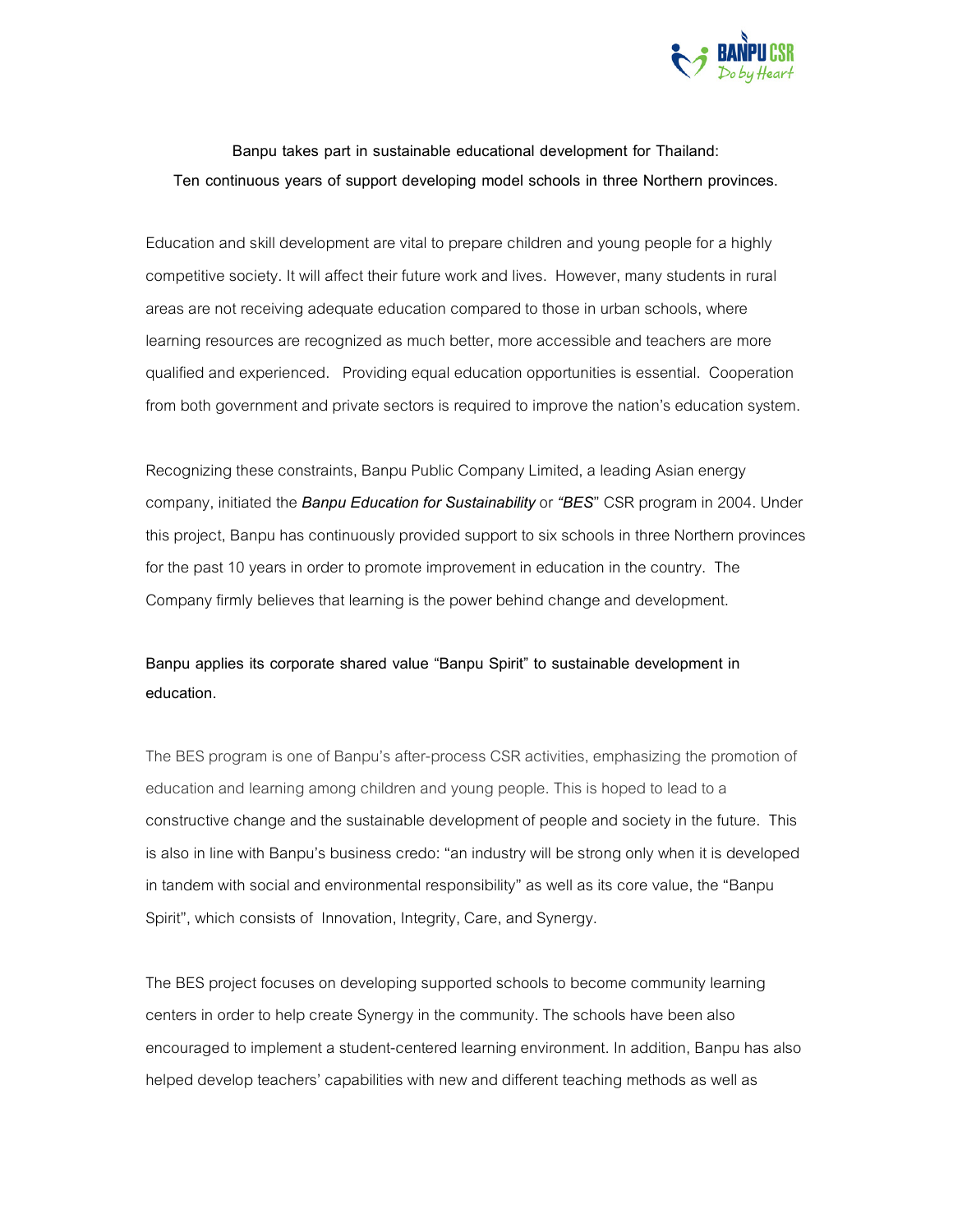

supporting students to learn independently inside and outside of the classroom. This is a great example how the Company is using Innovation to support sustainable educational development.

Over 10 years, the BES project has provided around 28 million Baht to six schools in the North, namely, Sobprabpittaykhom School, Maethapattasuksa School, Maethawittaya School in Lampang Province, Wiangjedeewittaya School in Lamphun Province, and Chiang Muan Wittayakhom School and Bansra School in Phayao Province. The financial grants provided have been used to improve these schools' teaching equipment, hire accredited native English teachers and organize continuous extracurricular activities for students, teachers, and parents.

Banpu Head of Corporate Affairs, Ms Udomlux Olarn, stated that the Company strongly believes in sustainable development in business, society, and the environment. "This is consistent with one of 'Banpu Spirit' values - Care. Banpu cares that all groups of stakeholders are recognized, especially the communities that live near or around our business operations", she said.

She went on to explain, "We (Banpu) have supported the BES project for 10 years and are proud to see impressive results from all six schools. The results are not only generated from Banpu's financial support but also comes from the dedication of teachers, school management teams, the collaboration with parents and most importantly, the students' commitment and eagerness to learn. We, in good spirit as a company, seek Synergy in all that we do for substantial results and ongoing sustainability."

## Synergy from all sectors creates sustainable development in education

Collaboration and dedication from all sectors throughout these years have assisted students under the BES project to gain necessary skills. These include academic and life skills, ethics, and appreciation of social & environmental responsibilities. Students are helped to communicate with foreigners and the schools are also seen as the community learning centers of Northern Thailand. These schools are also models, setting a local benchmark in terms of improved teaching plans and extracurricular activities for other nearby schools.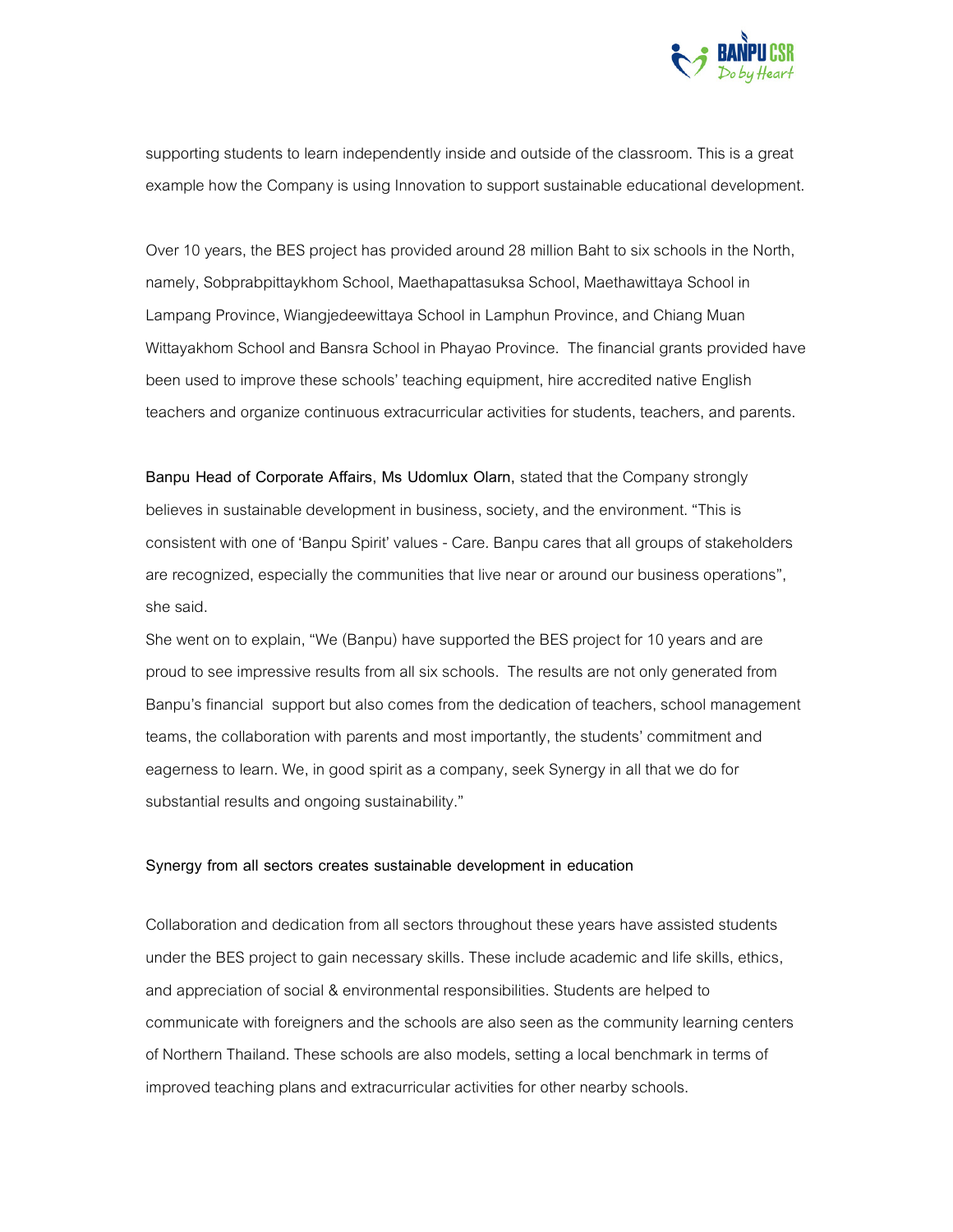

Furthermore, Wiangjedeewittaya School in Li District of Lamphun Province, has been chosen from the Office of Basic Education Commission (OBEC) to be one of the Education Resource Information Centers (ERIC) of Lamphun, which aims to support a variety of new teaching plans for teachers and students in Li District, Ban Hong District, and adjacent areas.

One other school, the Maethapattasuksa School in Mae Tha District, Lampang Province, promotes the 'Zhang River Conservation' student group. This project encourages adolescents to use their scientific knowledge to protect and manage the water resources of their communities. So far, all six granted schools were selected by OBEC to be 'master' schools in its Laboratory School Project.

Mr. Sawang Boonmakad, Director of Wiangjedeewittaya School, one of the other schools receiving support from Banpu since 2005, said that the goal of their school was to develop students holistically with both academic and life skills including social & environmental responsibilities.

"Since Lamphun Province is an industrial center and an area attracting tourists to Northern Thailand, our school focuses on enhancing English skills. Banpu support over these 10 years has allowed our school to hire native English teachers so that our students have a better chance to practice listening, speaking, reading, and writing skills. Our students have now gained more confidence communicating in English." He explained.

Ms. Melisa Chedd, the Wiangjedeewittaya School's EnglishTeacher, said, "From my teaching experiences, Thai students have both intellectual ability or IQ, and emotional ability or EQ. They also have the ambition and enthusiasm to learn. However, Thai students need encouragement to communicate and share their ideas. If Thai students get support in the right direction, it will strengthen their knowledge and skills, and increase their ability to compete with their peers."

Ms. Parichat Lhanhak, or Guggig, an 11th Grade Student of Wiangjedeewittaya School, said that she really enjoyed her English class after having studied the Mini English Program and planned to apply to the Faculty of Arts, Chulalongkorn University. "One of many reasons I love